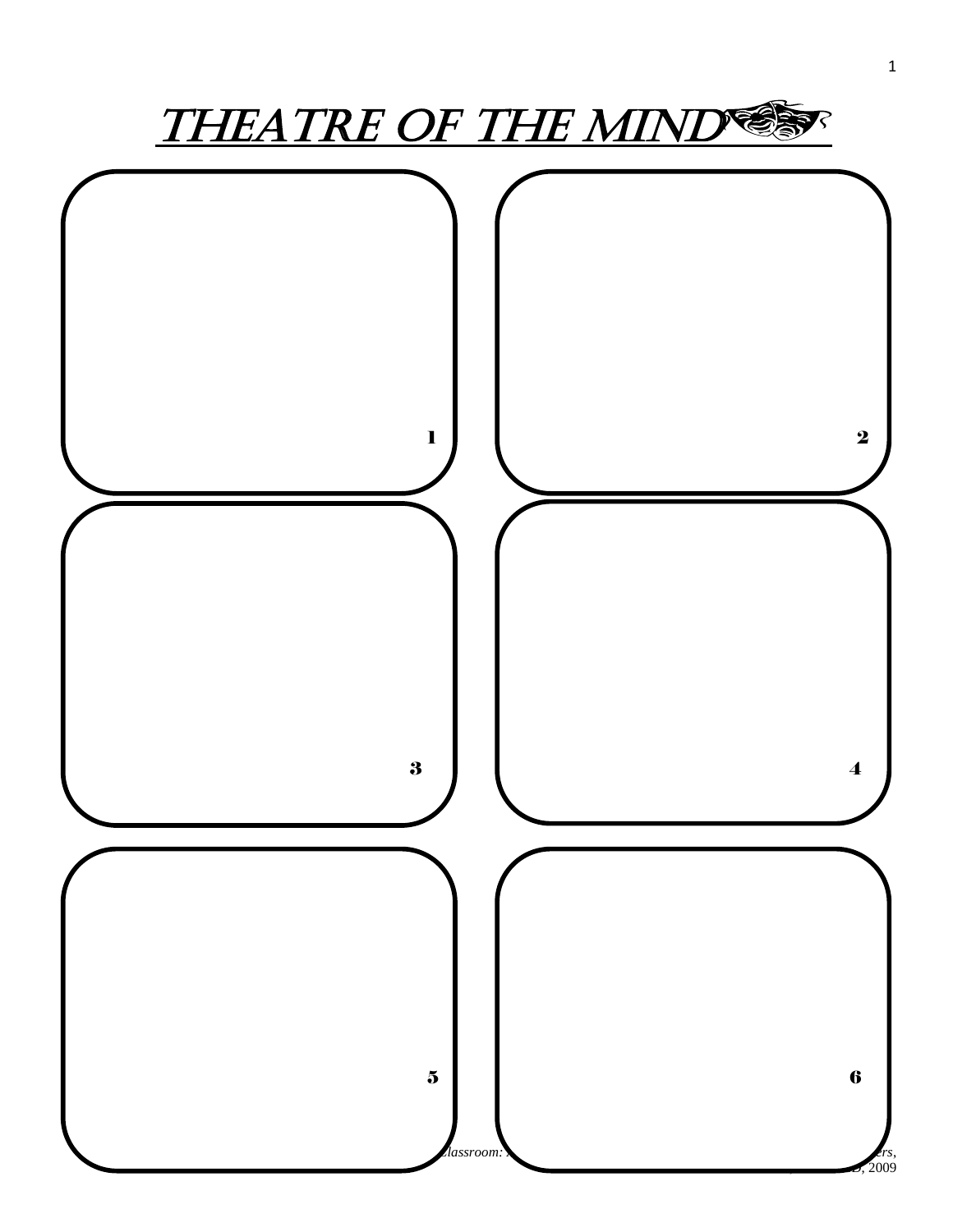**THEATRE OF THE MIND CO.** 

NAME



From Drs. William & Persida Himmele, The Language-Rich Classroom: A research-based framework for teaching English language learners, Alexandria, VA: ASCD, 2009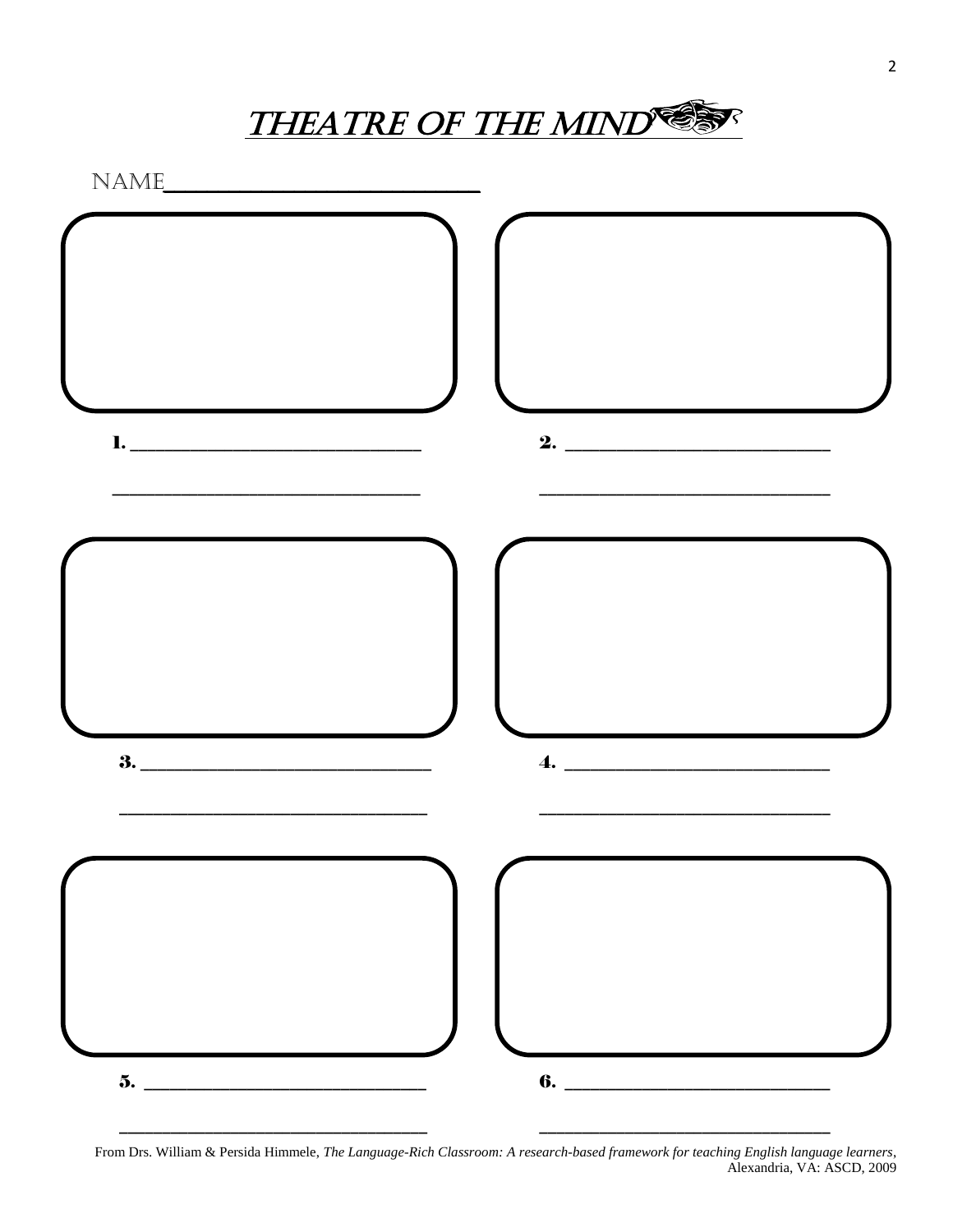## *I Am Poem*

|      | (two characteristics you have)                                            |
|------|---------------------------------------------------------------------------|
|      |                                                                           |
|      |                                                                           |
|      |                                                                           |
|      |                                                                           |
|      |                                                                           |
|      |                                                                           |
|      |                                                                           |
|      |                                                                           |
|      |                                                                           |
|      |                                                                           |
|      |                                                                           |
|      |                                                                           |
|      |                                                                           |
|      |                                                                           |
|      |                                                                           |
|      | (something you hope for)                                                  |
| I am | (the first line of the poem repeated) entertainment of the poem repeated) |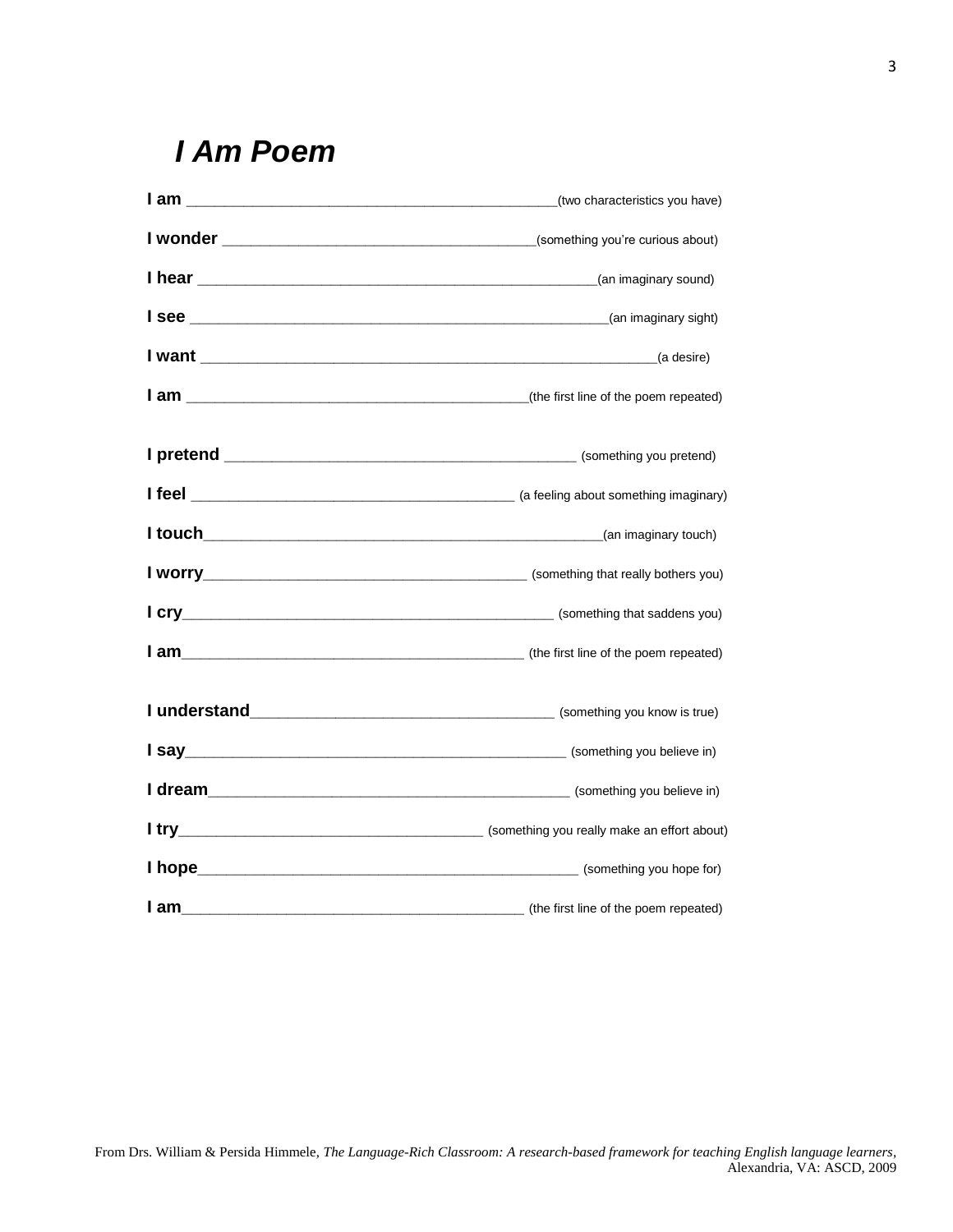# Historical Role Play

The historical figure I will be role-playing is: \_\_\_\_\_\_\_\_\_\_\_\_\_\_\_\_\_\_\_\_\_\_\_\_\_\_\_\_\_\_\_

This person was alive around the years: \_\_\_\_\_\_\_\_\_\_\_\_\_\_\_\_\_\_\_\_\_\_\_\_

Most memorable events in this historical figure's life:

Little known facts about this historical figure:

The *defining moment* in this historical figure's life:

My favorite and least favorite qualities about this person:

If I could change history by having this person do something different in their life, I would choose to change…

\_\_\_\_\_\_\_\_\_\_\_\_\_\_\_\_\_\_\_\_\_\_\_\_\_\_\_\_\_\_\_\_\_\_\_\_\_\_\_\_\_\_\_\_\_\_\_\_\_\_\_\_\_\_\_\_\_\_\_\_\_\_\_\_\_\_\_\_\_\_\_\_\_\_\_\_\_\_\_\_\_\_\_\_\_\_\_\_\_\_\_\_\_\_

Is there someone with whom your character didn't get along, who will also be appearing in the role play? Explain why the historical figures didn't get along and how your character will respond to seeing this person in the role play.

What are three open-ended questions that you would like to be asked by the facilitator? The facilitator may not actually ask you these questions, but he/ she may find them to be helpful.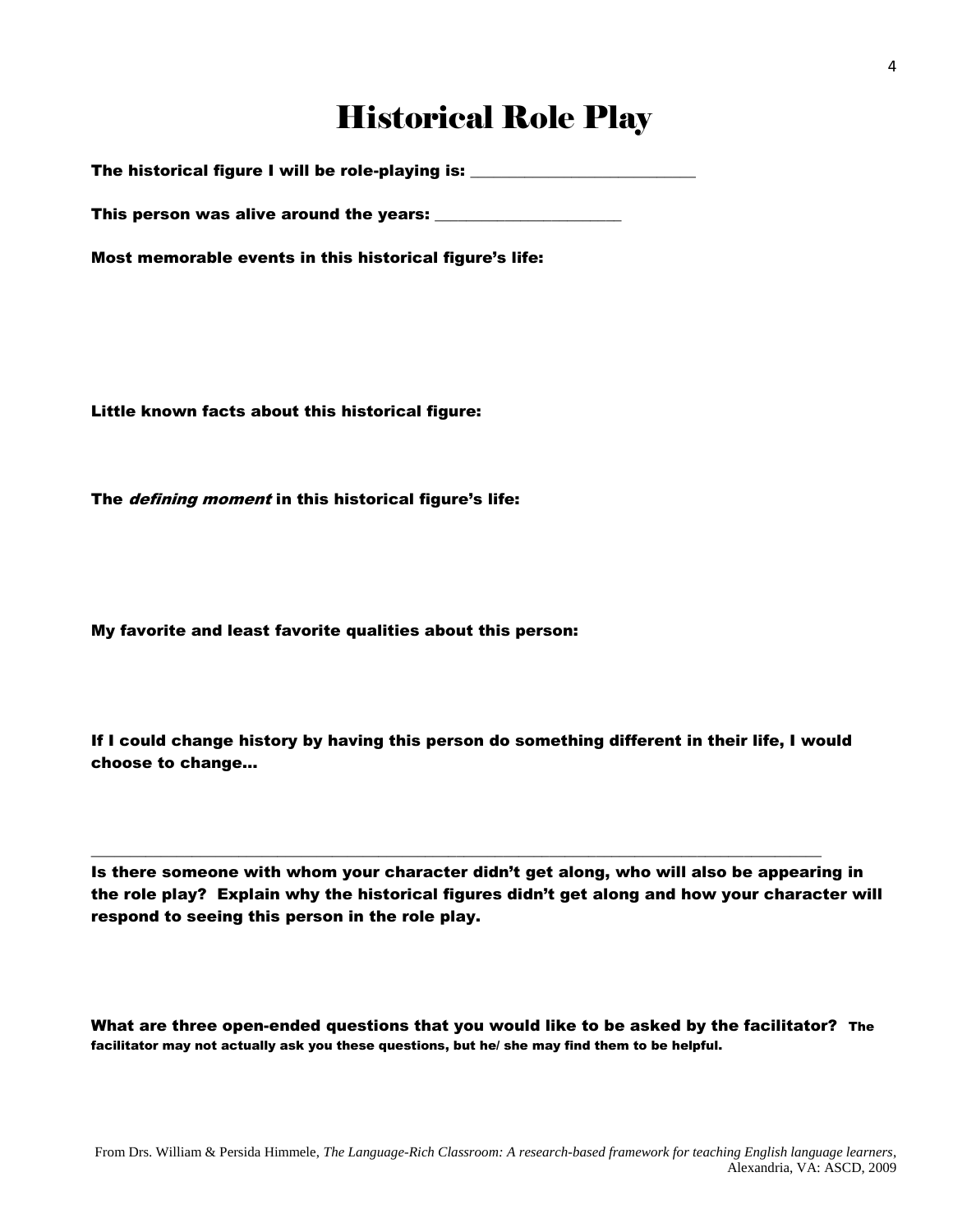## Content Reading Strategies Log

|                                                                                | Subject |                   |                   | Date_             |                    |  |  |  |
|--------------------------------------------------------------------------------|---------|-------------------|-------------------|-------------------|--------------------|--|--|--|
| My understanding of this reading was:                                          |         | $\checkmark$ Poor | $\checkmark$ Fair | $\checkmark$ Good | $\checkmark$ Great |  |  |  |
|                                                                                |         |                   |                   |                   |                    |  |  |  |
| As I read, I used these strategies in my head or on paper:                     |         |                   |                   |                   |                    |  |  |  |
|                                                                                |         |                   |                   |                   |                    |  |  |  |
| A strategy that I think might have helped me to understand the reading better: |         |                   |                   |                   |                    |  |  |  |
| <b>Predictions that I made as I read:</b>                                      |         |                   |                   |                   |                    |  |  |  |
|                                                                                |         |                   |                   |                   |                    |  |  |  |
| <b>Questions that I still have:</b>                                            |         |                   |                   |                   |                    |  |  |  |
|                                                                                |         |                   |                   |                   |                    |  |  |  |
|                                                                                |         |                   |                   |                   |                    |  |  |  |
| This topic is important because:                                               |         |                   |                   |                   |                    |  |  |  |
|                                                                                |         |                   |                   |                   |                    |  |  |  |
|                                                                                |         |                   |                   |                   |                    |  |  |  |

| Text                                                                           |  | Subject           |                   |                   | Date               |  |
|--------------------------------------------------------------------------------|--|-------------------|-------------------|-------------------|--------------------|--|
| My understanding of this reading was:                                          |  | $\checkmark$ Poor | $\checkmark$ Fair | $\checkmark$ Good | $\checkmark$ Great |  |
| As I read, I used these strategies in my head or on paper:                     |  |                   |                   |                   |                    |  |
| A strategy that I think might have helped me to understand the reading better: |  |                   |                   |                   |                    |  |
| <b>Predictions that I made as I read:</b>                                      |  |                   |                   |                   |                    |  |
| <b>Questions that I still have:</b>                                            |  |                   |                   |                   |                    |  |
|                                                                                |  |                   |                   |                   |                    |  |
| This topic is important because:                                               |  |                   |                   |                   |                    |  |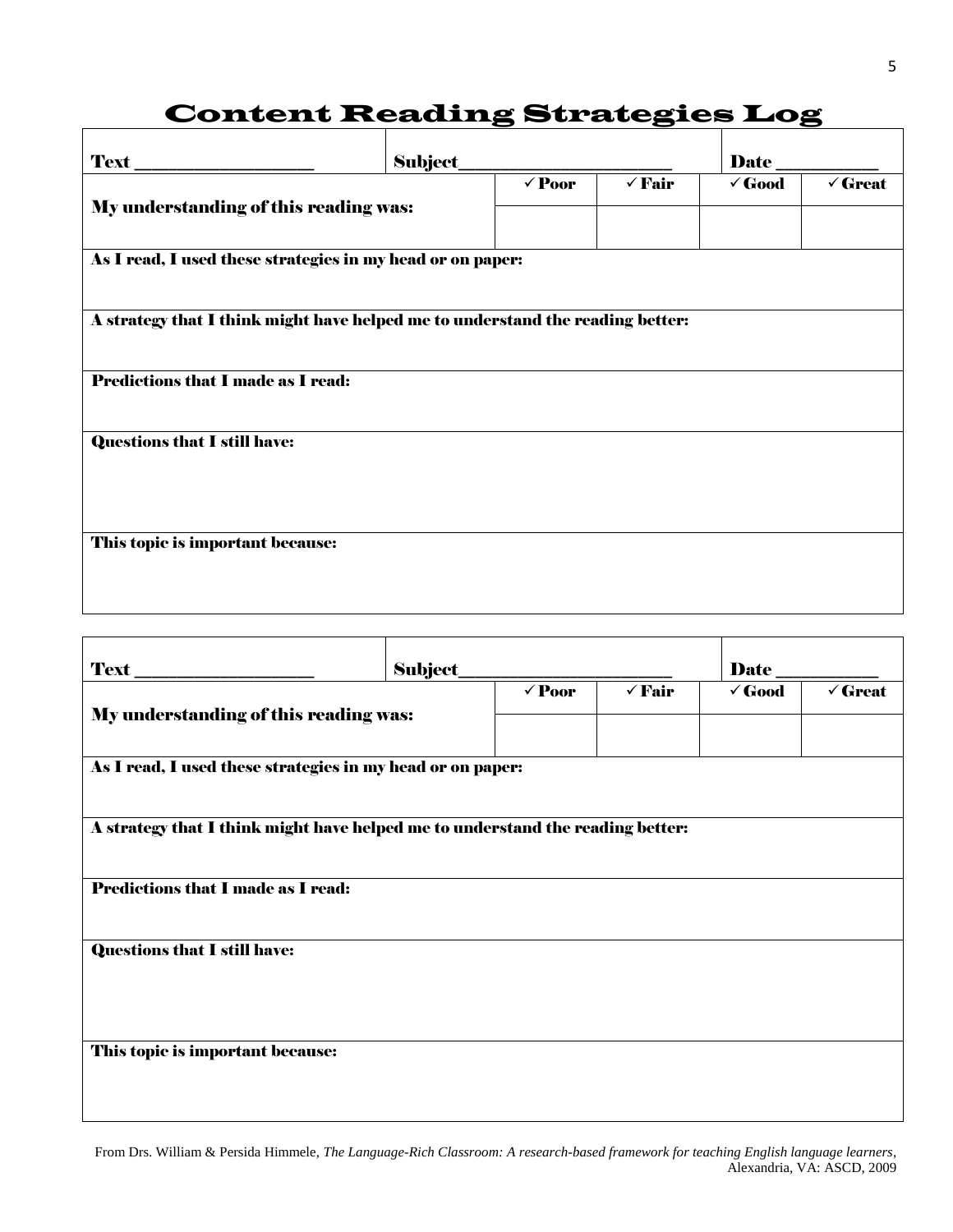

From Drs. William & Persida Himmele, The Language-Rich Classroom: A research-based framework for teaching English language learners, Alexandria, VA: ASCD, 2009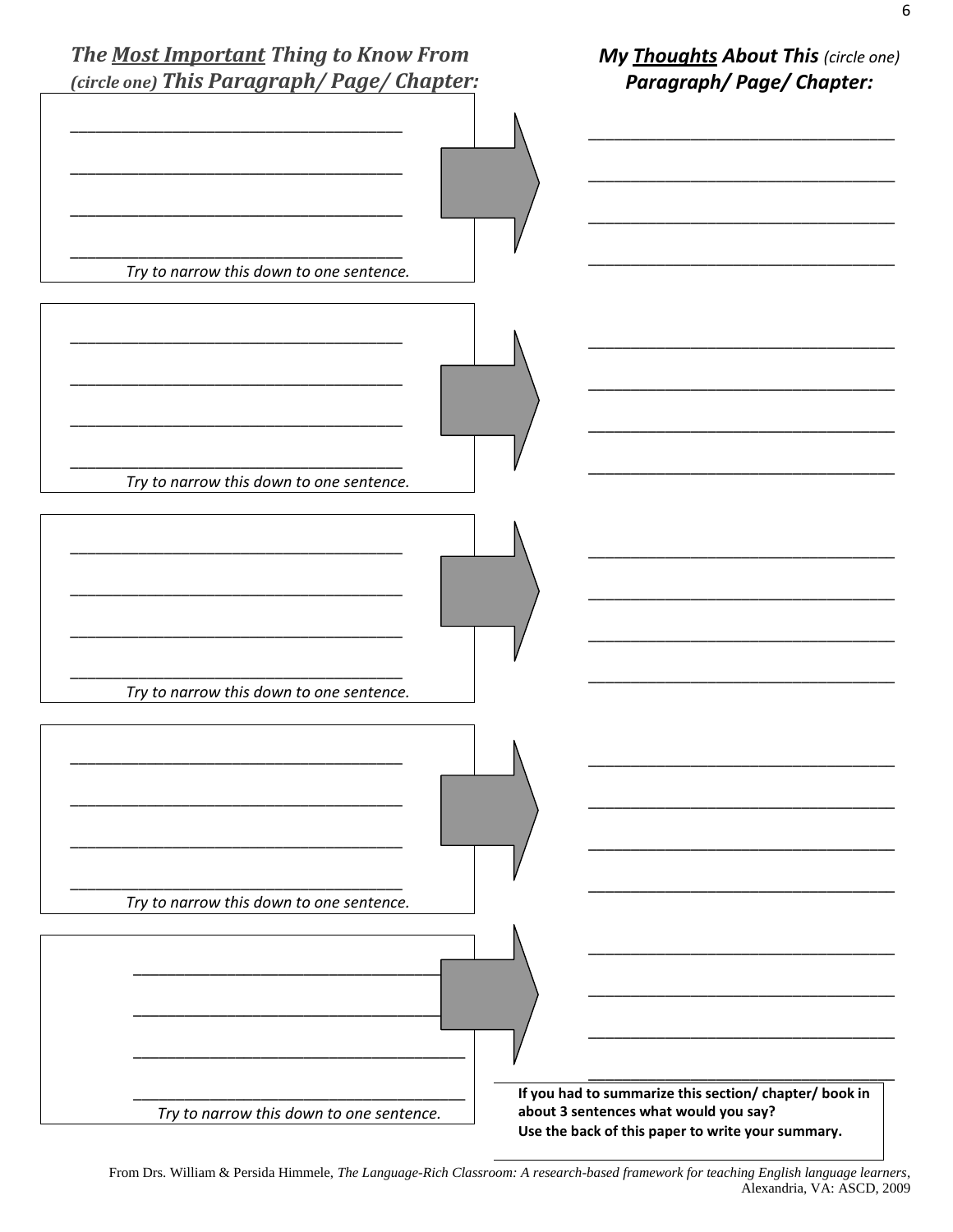### Timeline Activity

#### Create a Timeline using the \_\_\_\_\_\_\_ Most Important Events in this Reading.

Next to each date, create and draw a symbol for each event and tell why it is important.

Himmele & Himmele, The Language-Rich Classroom, ASCD, 2009

Prediction: In the box below, tell how you think these events affected later events in history.

From Drs. William & Persida Himmele, *The Language-Rich Classroom: A research-based framework for teaching English language learners*, Alexandria, VA: ASCD, 2009